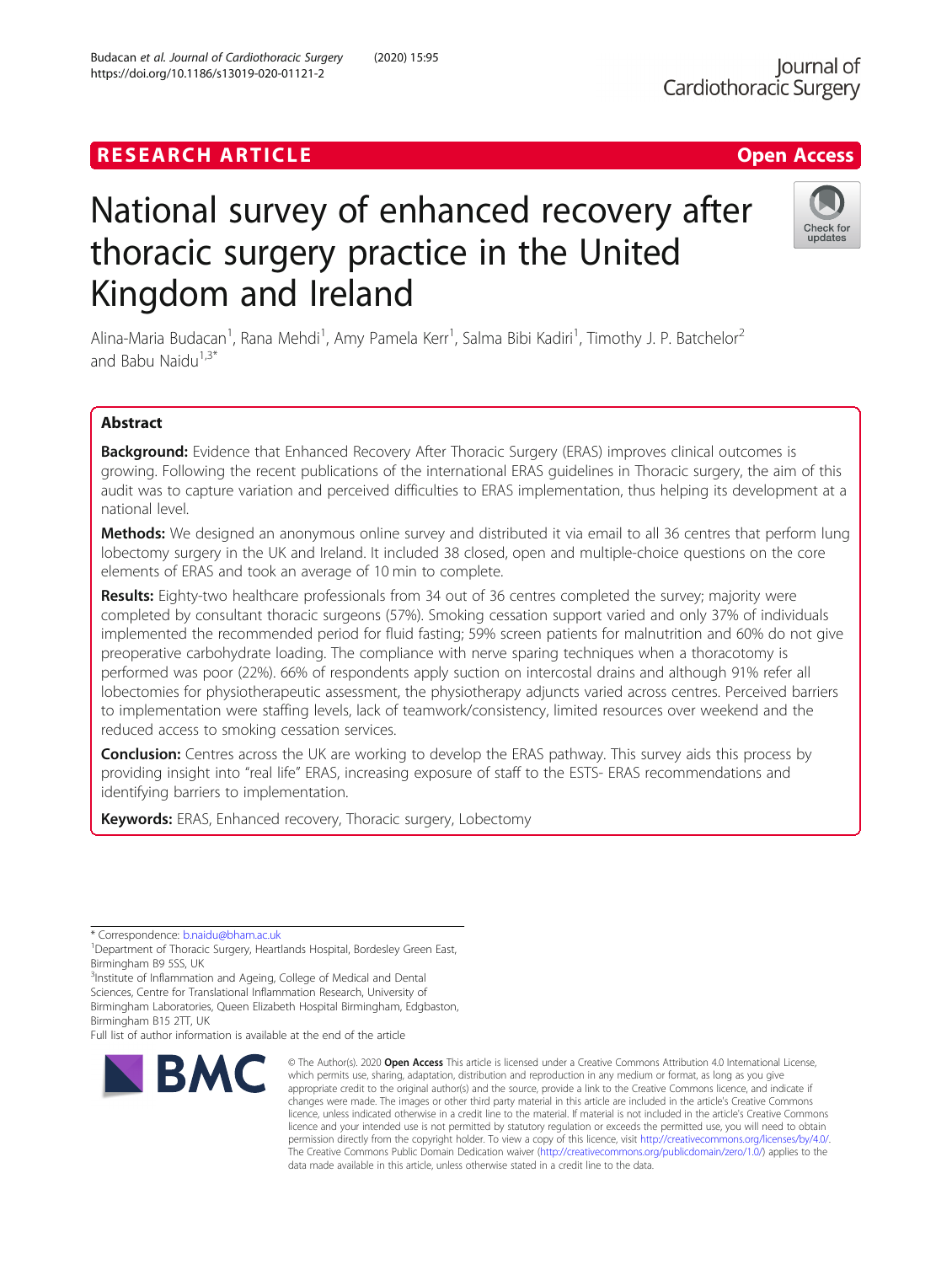# Background

The ERAS concept pioneered by Kehlet in the 1990s aims to minimise surgical stress following elective surgery [[1](#page-7-0)]. Adopting a standardized evidence based protocol has been shown to improve clinical outcomes in general surgery [[2,](#page-7-0) [3](#page-7-0)]. In thoracic surgery, the publication of the ERAS society and the European Society of Thoracic Surgeons recommendations for enhanced recovery after lung surgery [[4\]](#page-7-0) identifies forty five core elements, which cover the peri-operative period, from preadmission to discharge. Given the diversity of practice in thoracic surgery and the fact that operations are most commonly performed for lung cancer [[5](#page-7-0)], these guidelines focus on patients undergoing lobectomy. Despite the growing body of evidence, challenging deeply rooted perioperative practices requires a culture shift from traditional surgical and anaesthetic dogma. Healthcare professionals (HCPs) beliefs can hinder the implementation of such a programme, if they are not familiar with the ERAS principles and do not perceive its benefits [\[6](#page-7-0)]. Importantly it is incorporated into the Society of Thoracic Surgeons Patients' Guide to Heart, Lung and Oesophageal Surgery [[7\]](#page-7-0).

Understanding the situation from a country-wide perspective in terms of current delivery of the core elements, and healthcare practitioners knowledge and beliefs around them is the first step to developing an international strategy to successfully implement an ERAS programme in thoracic surgery [\[8](#page-7-0)]. Potentially there could also be major logistic issues that could hamper delivery therefore identifying these will be important too.

Thus, the aim of this national audit was to capture variation in enhanced recovery pathway practices and identify perceived barriers to implementation in patients undergoing lobectomy for lung cancer in thoracic surgery centres across the UK and Ireland, through a webbased survey.

# Material and methods

# Study design and participants

A national multicentre audit was conducted to assess the knowledge and current practice of the ERAS pathway for patients undergoing lung lobectomy surgery across the UK. We performed a retrospective analysis of prospectively collected data. As this project was carried out as an audit into current ERAS practice, intended to measure practice of the participating units, following internal review and after using the NHS Research Ethics committee approval tool [\[9](#page-7-0)], we decided an IRB was not required.

The anonymous survey was developed using the method described by Artino et all [[10](#page-7-0)] and comprised of 38 open, closed and multiple-choice questions, which evaluated the main domains of ERAS in the perioperative period; additional information regarding the most and least successful aspects of the pathway was recorded. Some questions had an open-ended response; these were collated and categorised based on similar themes then supplemented with quotes to add detail to the point being made. Descriptive coding was used to gain further insight into how the pathway is implemented at various centres.

The web-based survey hosted at SurveyMonkey™ ([www.surveymonkey.com,](http://www.surveymonkey.com) Portland, Oregon, USA) was distributed electronically via email to all practising cardiothoracic surgeons and nurses listed in the Society for Cardiothoracic Surgery in Great Britain and Ireland and National Lung Cancer Forum for Nurses databases across the 36 centres that perform lung lobectomy surgery in the UK on the 23rd of July 2018. The mailing list contained 962 email addresses. The strategy of a much wider call which included professionals who are not directly involved in the care of the thoracic surgical patient (i.e. palliative care, cardiac surgery) was taken to ensure we do not miss any HCPs who are directly involved. The following professional groups participated: thoracic surgeons (trainees and consultants), nurses involved in the care of the thoracic surgical patient (including lung cancer nurse specialists and thoracic advanced clinical practitioners) and physiotherapists.

The questionnaire took an average of 10 min to complete and three reminder emails were sent every 30 days to encourage involvement. If a unit did not respond, reminders were sent until an increase in response rate was achieved. The survey period closed on the 15th of May 2019.

#### Statistical analysis

The results were downloaded and reviewed by members of the research team. Descriptive statistics and the filter tools inherent in the SurveyMonkey™ software were used to compile, sort and present the categorical variables as percentage. The continuous variables were reported as median and interquartile range using the Microsoft® Office Excel 2016 software.

## Results

# Sample characteristics

Eighty-two valid responses from HCPs across 34 out of the 36 centres (response rate 94%) that perform lung lobectomy surgery in the UK were analysed. Though a total of 125 responses were received, 3 worked in centres that do not perform lobectomy and 40 answered only the first question and so were excluded. Responders were mainly consultant cardiothoracic surgeons (57%) followed by senior nurses (24%), registrars (9%),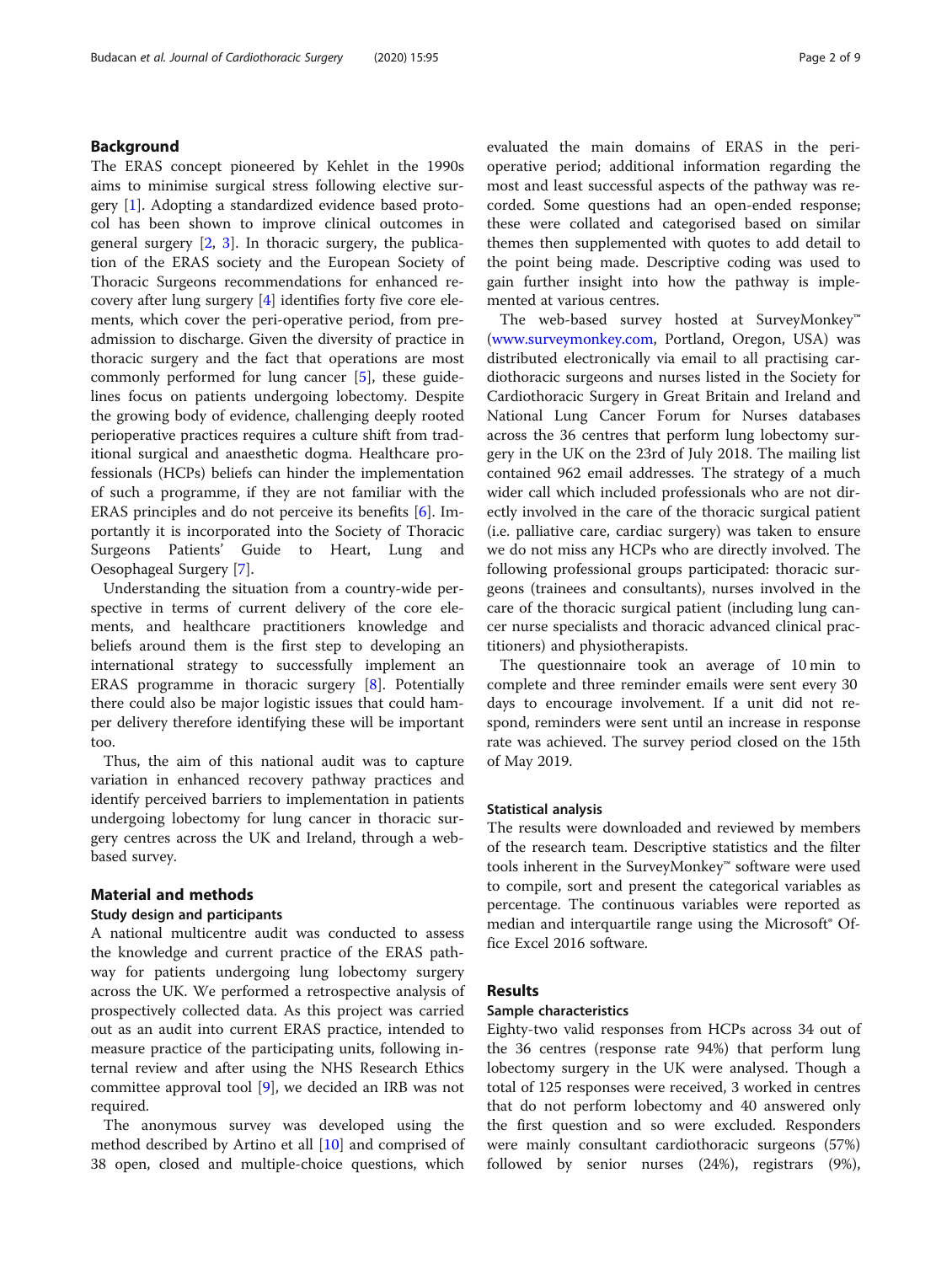physiotherapists (5%) and other members of staff (5%) involved in delivering the ERAS pathway.

A map with the participating centres and the number of responses per unit can be found in Fig. 1.

# Pre-operative ERAS elements

The preadmission information, education and counselling was adequate, although the methods used across centres varied, with only a small percentage having the possibility to provide a DVD or website. Pulmonary rehabilitation was offered by 65% of respondents and smoking cessation support varied across centres. Six percent of participants reported they do not offer any routine support and 5% were unsure. Those unsure were thoracic surgeons at various career stages (senior house officer, registrar and consultant) from different units.

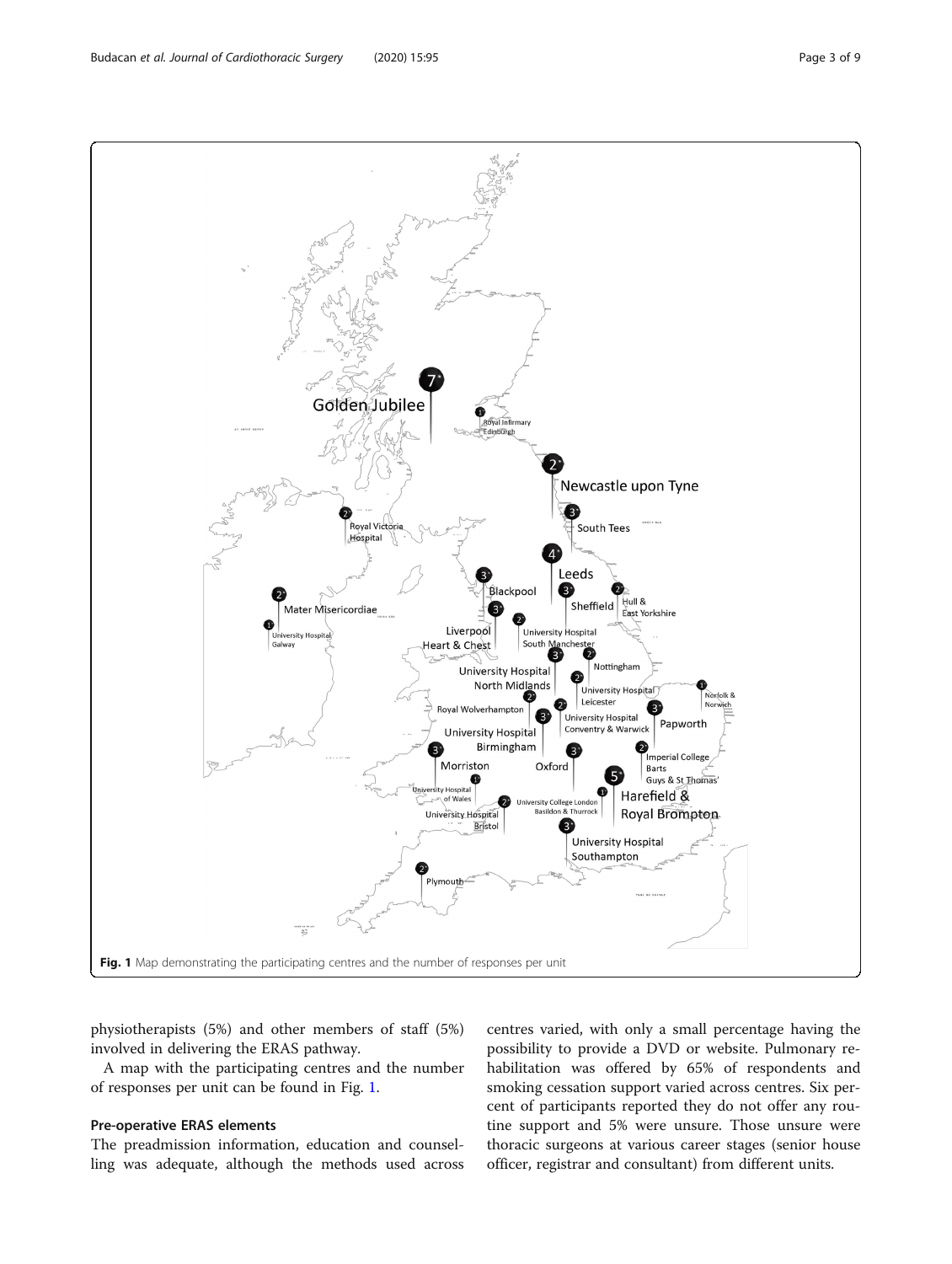#### Table 1 Smoking cessation

| Support (n = 82)                                          |     |
|-----------------------------------------------------------|-----|
| Nicotine replacement therapy prescribed in secondary care | 51% |
| Referral to hospital-based smoking cessation services     | 54% |
| Referral to general practitioner (GP)                     | 37% |
| Referral directly to community smoking cessation services | 39% |
| No routine support offered                                | 6%  |
| Not sure                                                  | 5%  |
| Other <sup>a</sup>                                        | 13% |
| Abstinence timeframe (n = 82)                             |     |
| < 2 weeks                                                 | 18% |
| $>$ 7 weeks to $<$ 4 weeks                                | 28% |
| $>$ 4 weeks to $<$ 6 weeks                                | 16% |
| > 6 weeks                                                 | 20% |
| Unsure                                                    | 18% |

asmoking cessation supervised by clinician, signpost to community smoking cessation, basic advice from specialist nurse

Perception of the abstinence period prior to surgery varied; 46% considered less than 4 weeks is enough to observe a clinical benefit (Table 1).

#### Admission and perioperative ERAS elements

Forty-eight respondents (59%) said they screen patients for nutritional status pre-operatively and the support for

Table 2 Preoperative nutrition, fasting and carbohydrate treatment

| Support for patients identified as malnourished or at risk ( $n = 82$ ) |     |
|-------------------------------------------------------------------------|-----|
| Referral to dietician                                                   | 66% |
| Dietary advice/ prescription for dietary supplements                    | 51% |
| Referral to GP                                                          | 33% |
| Other <sup>a</sup>                                                      | 4%  |
| Not offered                                                             | 6%  |
| Fasting ( $n = 82$ )                                                    |     |
| <b>Fluids</b>                                                           |     |
| 2 <sub>h</sub>                                                          | 37% |
| $> 2$ to $< 4 h$                                                        | 21% |
| $>4$ to <6 h                                                            | 21% |
| >6h                                                                     | 15% |
| Other <sup>b</sup>                                                      | 6%  |
| Solids                                                                  |     |
| $<$ 3 h                                                                 | 1%  |
| $> 3$ to $< 6$ h                                                        | 6%  |
| 6h                                                                      | 59% |
| >6h                                                                     | 33% |
| Unsure                                                                  | 1%  |

<sup>a</sup>in hospital dietician, advise visit GP

bdepends on the surgeon/anaesthetist

patients identified as malnourished or at risk varied and discrepancies within the same unit were noted. For example, in one centre some reported they only refer to dietician, whilst others also offer dietary advice or prescription for supplements; in another centre, one healthcare professional stated they refer to dietician whilst another did not offer any support (Table 2).

Whilst for solids a fasting period of 6 h or more was reported (92%), only 37% of participants implemented a fluid fasting period of 2 h. The open-ended responses highlighted the variation in fluid fasting practice. In one centre this was determined by the surgeon whilst in another the decision was made by the anaesthetist. In most cases, patients were not given preoperative carbohydrate loading (60%) (Table 2).

Forty-one participants (50%) reported that  $<$  5% of patients undergoing lobectomy through thoracotomy received a thoracic epidural in their unit. The preferred post-operative analgesic agents were paracetamol (98%), strong opiates (91%) and weak opiates (76%). Only 55% of participants reported their patients receive NSAIDs for post-operative pain (Table 3). A small percentage reported they perform a muscle sparing thoracotomy (41%) or use intercostal nerve and muscle sparing techniques (22%). When analysing the open-ended responses, it became clear that the techniques used to reduce post-operative pain were left to surgeon preference and some spare solely the serratus anterior muscle whilst dividing latissimus (Table [4\)](#page-4-0).

# Postoperative ERAS elements (Table [5](#page-4-0))

Sixty six percent of participants reported they place the intercostal drain on suction. The cut off value for pleural fluid drainage accepted for removal of chest drain varied.

|  |  | Table 3 Regional anaesthesia and pain relief |  |  |  |
|--|--|----------------------------------------------|--|--|--|
|--|--|----------------------------------------------|--|--|--|

| Use of epidural in thoracotomy patients ( $n = 82$ )                    |     |
|-------------------------------------------------------------------------|-----|
| $< 5\%$                                                                 | 50% |
| $6 - 25%$                                                               | 10% |
| 26-75%                                                                  | 12% |
| 76-100%                                                                 | 18% |
| Unsure                                                                  | 10% |
| Postoperative analgesic options (n = 80) <sup><math>\alpha</math></sup> |     |
| Paracetamol                                                             | 98% |
| <b>NSAIDs</b>                                                           | 55% |
| Weak opiates (e.g. codeine)                                             | 76% |
| Strong opiates (e.g. morphine)                                          | 91% |
| Neuropathic agents (e.g. gabapentin)                                    | 51% |
| Local anaesthetics agents (e.g. lidocaine patches/injections)           | 46% |
| NMDA antagonists (e.g. ketamine)                                        | 8%  |

NMDA N-Methyl-D-aspartate, NSAIDs Non-Steroidal Anti-Inflammatory Drugs a Postoperative analgesic used in all lobectomies (VATs and open approach)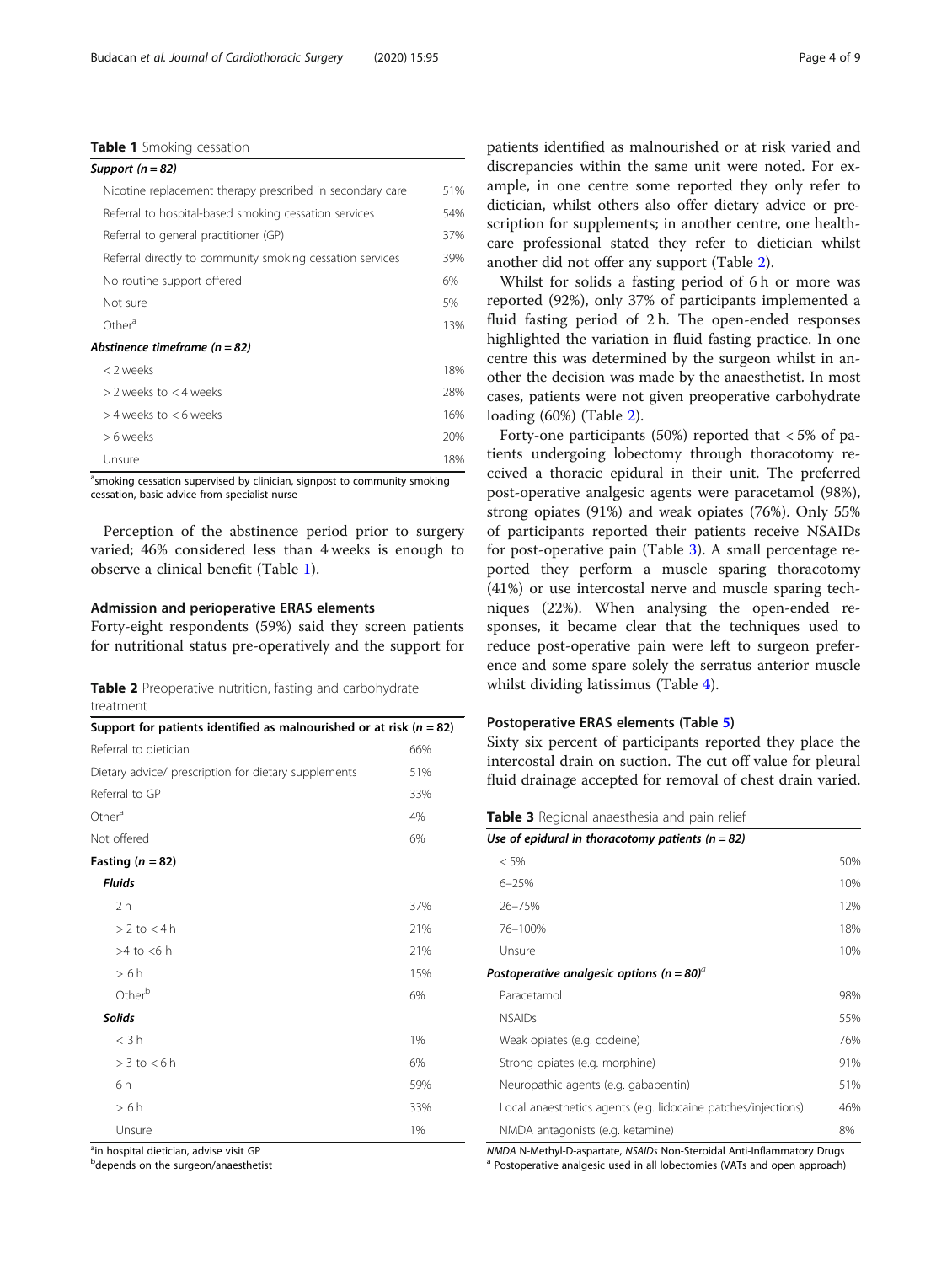## <span id="page-4-0"></span>Table 4 Surgical technique

| Percentage of VATS lobectomies ( $n = 81$ ) |     |
|---------------------------------------------|-----|
| $< 25\%$                                    | 2%  |
| 26-50%                                      | 19% |
| $51 - 75%$                                  | 33% |
| 76-100%                                     | 38% |
| Not sure                                    | 8%  |
| Routine thoracotomy techniques ( $n = 80$ ) |     |
| Muscle sparing                              | 41% |
| Intercostal nerve sparing                   | 22% |
| Not applicable                              | 24% |
| Other <sup>a</sup>                          | 13% |

VATS Video-Assisted Thoracoscopic Surgery

<sup>a</sup>serratus sparing, surgeon preference

Sixty four (83%) participants reported a cut off (median 300 ml, range 50-1000 ml) whilst the remaining said they do not have a specific value and base the decision to remove the intercostal drain on the type of fluid (no frank blood/chyle) and the absence of an air leak. Patients were assessed by a physiotherapist post-operatively in most centres. Physiotherapy adjuncts/strategies were available widely to aid the management of patients following lobectomy including early mobilisation within 6 h of surgery (77%), incentive spirometry (74%) and prophylactic mini tracheostomy (43%). Two centres reported inability to implement early mobilisation due to

|  | Table 5 Postoperative ERAS elements |  |  |
|--|-------------------------------------|--|--|
|--|-------------------------------------|--|--|

| <b>ANIC 3</b> TOSCOPCION VC LIVIS CICITIONS                         |     |
|---------------------------------------------------------------------|-----|
| Chest drain management- postoperative value of suction ( $n = 80$ ) |     |
| 0 kPa                                                               | 26% |
| $-0.5$ kPa                                                          | 8%  |
| $-1$ kPa                                                            | 5%  |
| $-1.5$ kPa                                                          | 7%  |
| $-2$ kPa                                                            | 38% |
| $\ge$ -2.5 kPa                                                      | 21% |
| Early mobilisation and adjuncts to physiotherapy                    |     |
| Routine post-operative assessment by physiotherapist ( $n = 80$ )   |     |
| All lobectomy patients                                              | 91% |
| Patients undergoing a lobectomy via thoracotomy                     | 5%  |
| Only 'high risk' patients                                           | 3%  |
| Not routinely assessed                                              | 1%  |
| Available physiotherapy adjuncts ( $n = 81$ )                       |     |
| Incentive spirometry                                                | 74% |
| Early mobilisation within 6 h of surgery                            | 77% |
| Prophylactic mini-tracheostomy                                      | 43% |
| Non- invasive positive pressure ventilation                         | 58% |
| Not sure                                                            | 4%  |
| <b>LDa Vilopaccal</b>                                               |     |

staffing level and in another centre patients used a bike to improve post-operative mobilisation.

#### Perceived most and least successful aspects of ERAS

The perceived most successful aspects of ERAS were: preadmission information/counselling (74%), chest drain management (73%), VTE prophylaxis (67%), physiotherapy (65%) and surgical technique/incision (60%). Smoking cessation (44%), carbohydrate loading (45%), alcohol cessation (40%) and preoperative pulmonary rehabilitation programs (36%) were the least successful aspects of ERAS.

# Additional comments

The final question of the survey was open-ended and provided a space for additional comments on the ERAS pathway. Responses, as they pertained to different aspects of the pathway included: different practices in surgical technique, drain management and perioperative analgesia within the same unit; barriers and enablers to implementation and suggestions for improvement. These are summarized in Table [6](#page-5-0) with examples of related comments.

# Discussion

This is the first national survey that analyses the variation in practice and the perceived difficulties to ERAS implementation within thoracic surgery centres across the UK. Our results show that, despite being variably implemented, the fast track surgery principles have been widely adopted at a national level. Many of the recommendations in the ESTS- ERAS guidelines had low levels of evidence, but received a strong recommendation based on the concept that they were likely not harmful. Understanding and accepting the data used to make these recommendations and implementation in clinical practice requires years, thus the variability amongst centres is not surprising.

Our response rate is similar to that reported in a comparable survey of ERAS practice in general surgery [\[11](#page-7-0)]. In 6 centres we received only one response which may lead to a degree of bias but there was good concordance between multiple responses from the same unit suggesting that any misrepresentation is likely to be minimal.

## Preoperative ERAS elements

Clinicians recognise the importance of pre-operative counselling and education, therefore they provide a combination of written and oral information to their patients, as recommended by ERAS guidelines [[4\]](#page-7-0). Patients want to know more about their diagnosis, recovery and coping with issues following discharge [\[12\]](#page-7-0) and preoperative counselling has been shown to reduce stress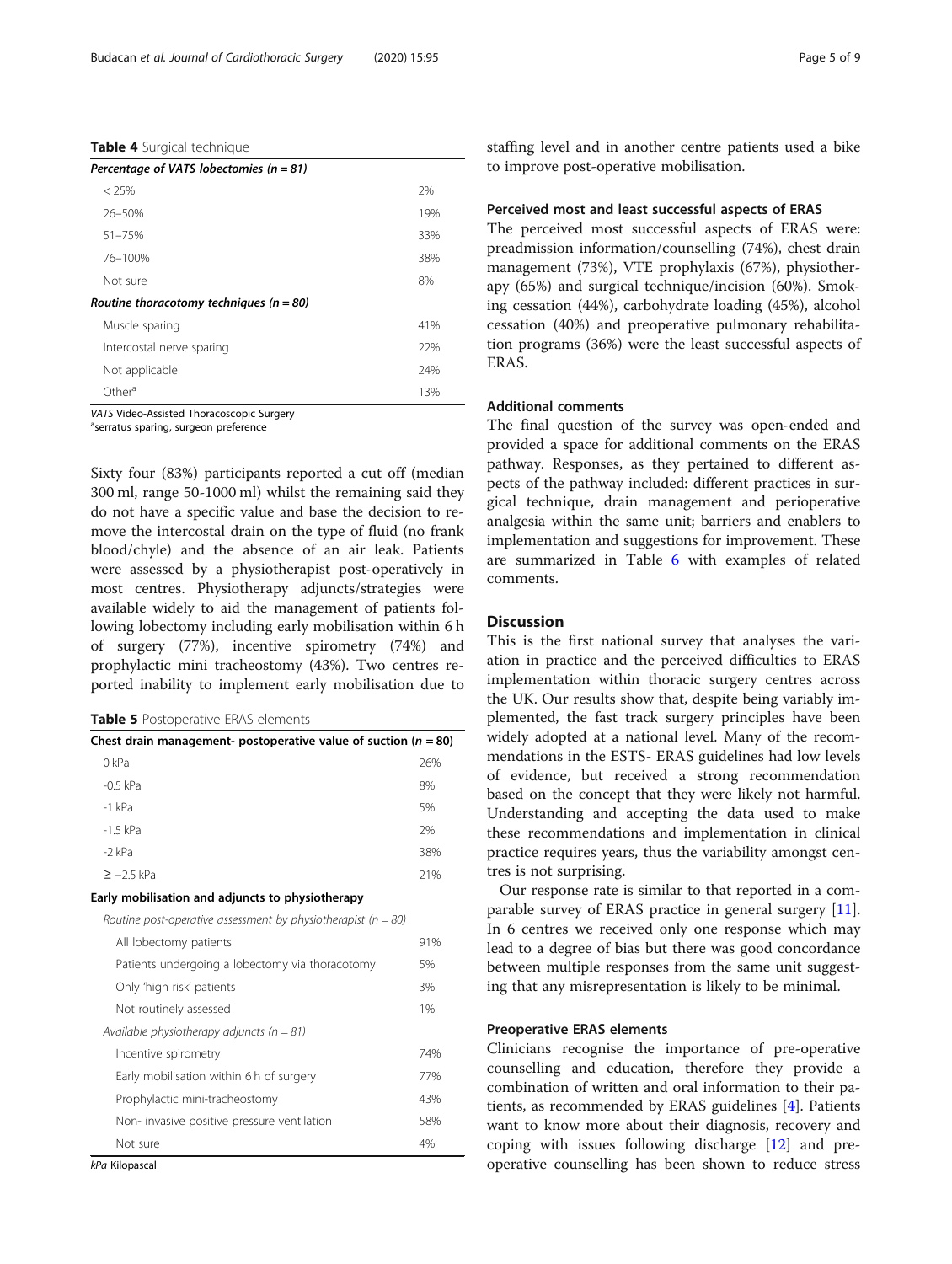<span id="page-5-0"></span>Table 6 Themes which arouse from the open-ended questions with examples of related comments from participants

| <b>Theme</b>                                  | Comments                                                                                                                                                                                                                                                                                                                                                                                                                                                                                                                                                                      |
|-----------------------------------------------|-------------------------------------------------------------------------------------------------------------------------------------------------------------------------------------------------------------------------------------------------------------------------------------------------------------------------------------------------------------------------------------------------------------------------------------------------------------------------------------------------------------------------------------------------------------------------------|
| Variation in practice within the<br>same unit | "Some answers may differ in individuals in the unit eq intercostal nerve sparing."<br>"We have 2 surgeons with completely different pathways for pain control"<br>"Cut off value for pleural fluid drainage accepted for removal of chest drain in the first 24 h differs per consultant"                                                                                                                                                                                                                                                                                     |
| <b>Barriers to ERAS</b><br>implementation     | "We have a quick turn around for surgery and do not currently have time to implement pre-hab."<br>"The biggest barrier to implementing the physiotherapy part of our ERAS is physiotherapy staffing and provision."<br>"We have struggled to convince our physiotherapists of the benefits of an aggressive post-operative mobilization<br>plan or to attend pre-admission clinic."<br>"The greatest issues are teamwork, consistency, reinforcing the same information & having the active support of<br>consultants & decision-making managers - rather than in word only." |
| <b>Enablers to ERAS</b><br>implementation     | "We phone follow up patients 24 h and 72 h post op. Really good support to pts, and rels ensures point of<br>hospital contact and prevents readmissions."<br>"Patient education and pre-habilitation has significant role in better outcome and ERAS."                                                                                                                                                                                                                                                                                                                        |
| <b>Suggestions for improvement</b>            | "Moving forward, we need more resources at weekends- physio and occupational therapy especially but also<br>pharmacy discharge team etc- we still see a weekend effect on length of stay. Also disappointing to see declining<br>access to smoking cessation nationally- lung cancer surgery definitely a "teachable moment".                                                                                                                                                                                                                                                 |

and anxiety and set patients and carers expectations about surgery [[13\]](#page-7-0).

As the biggest independent risk factor for developing a post-operative pulmonary complication [[14\]](#page-7-0), guidelines recommend stopping smoking at least 4 weeks before the operation. Since the optimal abstinence timeframe required to observe benefits is still being debated, it is not surprising that only 36% of our respondents follow the recommendation. A survey from the United States yielded similar results, as most thoracic surgeons said they wait 2–4 weeks after smoking cessation before performing surgery. Furthermore, 47% of respondents would not perform major lung resections in patients who are current smokers [[15\]](#page-7-0). In the context of the National Health System (NHS) the time constraints associated with cancer surgery have to be considered, as surgery cannot be delayed to allow patients at least 4 weeks of smoking cessation.

Two thirds of individuals comply with ERAS guidance [[4\]](#page-7-0) and refer patients for pulmonary rehabilitation before surgery. Reasons for not offering prehabilitation were the lack of service availability and a personal belief that it is not beneficial. This personal belief can be counterintuitive, as thoracic surgeons use the exercise capacity as an element to determine a patients' fitness for surgery. The risk factors for postoperative complications have a higher prevalence amongst the lung cancer patients and prehabilitation can be used to modify most of them, thus improving outcomes [[16\]](#page-7-0).

## Admission and perioperative ERAS elements

ERAS guidelines recommend optimising nutrition in the perioperative period, avoiding long periods of preoperative fasting and administering carbohydrate loading drinks on the morning before surgery [[4\]](#page-7-0). Historically patients have been kept nil by mouth from midnight, so the poor compliance with the fluid fasting timeframe showed by our results has a potential explanation.

Qualitative data analysis provides clarification, showing that the fasting periods are decided either by the surgeon or the anaesthetist, hence the variety in clinical practice. Similar findings have been described in a 2016 ERAS survey amongst general surgeons, with only 22% of participants giving patients carbohydrate drinks on the morning before surgery and 77% reporting they fast patients for both solids and liquids from midnight [\[17](#page-7-0)]. These results emphasise how HCPs beliefs and knowledge can hinder ERAS implementation.

The guidelines recommend a VATS approach in early lung cancer and emphasise that paravertebral block (PVB) yields a lower risk of complications and is equivalent to thoracic epidural analgesia (TEA) [[4\]](#page-7-0). There seems to be a shift from TEA to PVB when we compared our results to those reported in historical data, demonstrating that clinicians are willing to change their practice, when the available evidence is robust [\[18](#page-7-0)]. Other methods of regional anaesthesia used in thoracic surgery are muscular plane blocks (such as serratus anterior plane block and erector spinae block) and selective nerve blocks (such as pectoralis nerve and intercostal nerve block). Although the anatomy of these planes has been well known, the use of ultrasound has made visualizing the muscular plane/nerves much easier, thus reducing the rates of complications and increasing the success rate of the nerve block [[19\]](#page-7-0). Intrapleural local anaesthesia, infiltration of local anaesthetic in the surgical incision, intercostal and subcostal drainage tube insertion sites are also useful in cardiothoracic surgery [[20\]](#page-7-0). As the use of epidural is decreasing, it is likely that HCPs use a combination of other methods of regional anaesthesia such as paravertebral block and weak/strong opioids. This could partly explain why so many respondents report they use strong opioids. Another explanation would be the lack of resources, as in order to deliver multimodal anaesthesia, hospitals across the country need healthcare professionals that are trained in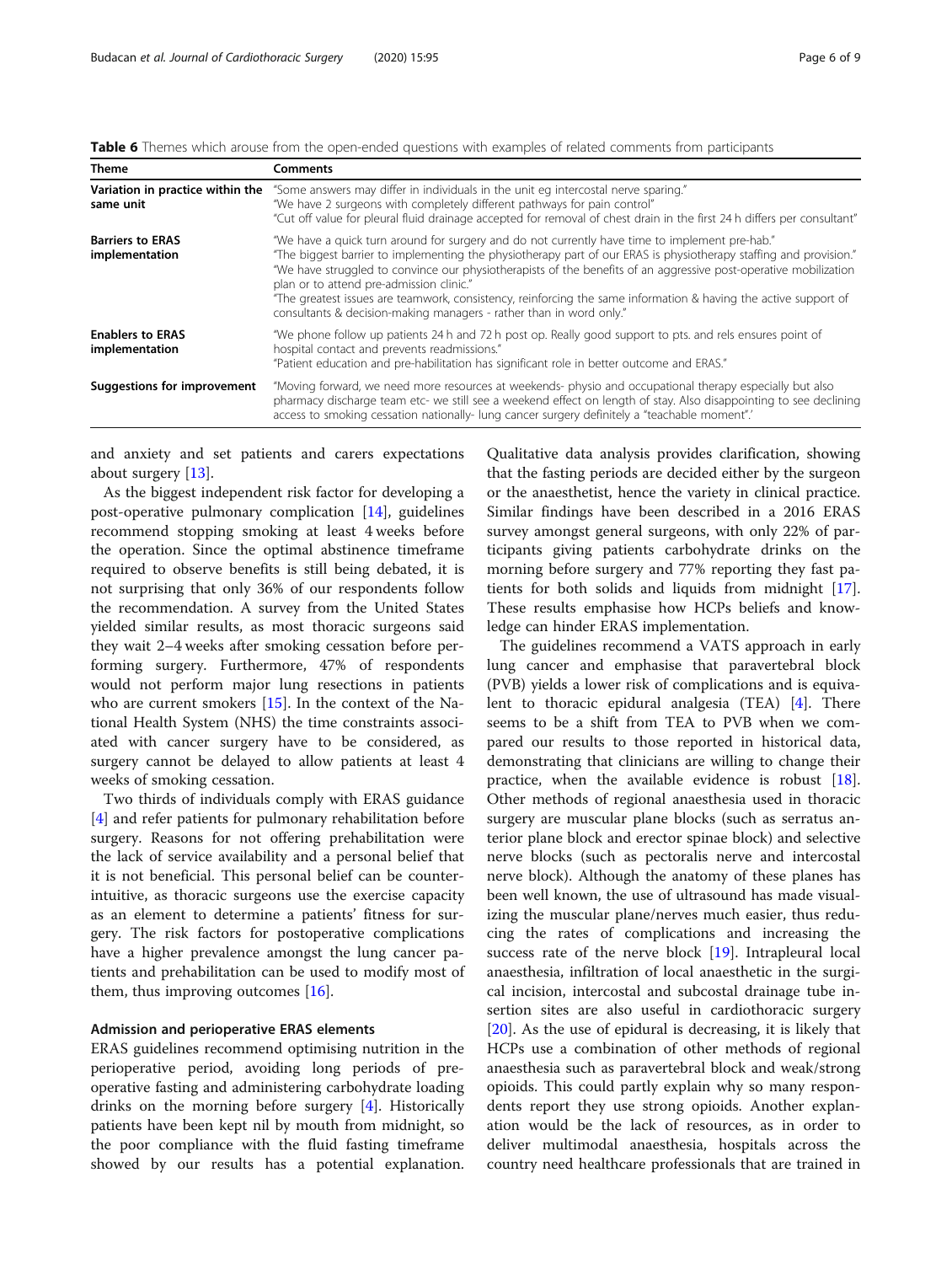dealing with various nerve/muscle blocks. As several countries report they are battling an "opioid epidemic", this aspect of ERAS warrant's further research.

The compliance with the use of intercostal nerve sparring techniques when performing a thoracotomy was poor (23%). This can be partly explained by the fact that we surveyed various levels of providers, some of which might have an incomplete understanding of this aspect of patient care, hence a further survey of practice amongst surgeons might be warranted.

#### Postoperative ERAS elements

Avoiding routine application of external suction and drain removal if the 24 h output is less than 420 ml, as long as serous fluid is drained are recommended [\[4](#page-7-0)]. The significant percentage of respondents who said they place drains on external suction reflects 'traditional practice', when drains were placed on -2 kPa of suction to promote pleural apposition and sealing of air leak. A 2015 meta-analysis on the benefits of applying suction in the post-operative period showed there is no improvement in clinical outcomes. Moreover, after conducting a national survey on chest drain management, the authors concluded that the clinical practice does not align with the level 1 evidence available, as 68% of participants reported they use suction [\[21](#page-7-0)]. Our findings demonstrate that the level of compliance has not changed dramatically, with 61% of respondents reporting they place the drains on suction. The free text analysis revealed a very important aspect: practice varies between consultants and most use the type of fluid drained (blood/chyle) or the presence of an air leak rather than the drain output to make a decision.

The importance of physiotherapy during postoperative period cannot be underestimated. Indeed, most responders follow the ERAS guidelines and do a routine physiotherapeutic assessment of all lobectomy patients (91%). A survey on physiotherapeutic provision in the UK reported similar results, with 97% of their respondents saying they routinely perform a physiotherapeutic assessment post-operatively [\[22](#page-7-0)]. Although studies do not show early mobilisation has any benefit in postoperative outcomes, we know that bed rest is harmful and the aim is to reduce the negative effects of immobilisation [[23\]](#page-7-0).

Due to the complexity of the interventions, high quality data supporting ERAS in patients undergoing lobectomy is lacking. A randomised control trial would be very challenging, but current literature supports further investigation, be it in the form of traditional clinical outcomes or by integrating patient reported outcomes or even implementation science [\[24](#page-8-0)]. By using a population based approach, one might be able to identify the high risk populations and gain more insight into how cost-

effective an ERAS programme is. For example, a study by Mazza et al. [\[25](#page-8-0)] showed that adhering to ERAS has outcome benefits regardless of age or surgical approach and that ERAS adherence is a stronger predictor of length of stay than age. A study by Chen et al. [[26](#page-8-0)] evaluating the application of ERAS to lung cancer patients showed outcomes benefits as well as improved nursing satisfaction when following ERAS principles. Furthermore, a study by Gonzales et al. [[27](#page-8-0)], showed that an ERAS programme for VATS anatomical lung resection is not only cost effective, but also associated with a reduced length of stay and lower complications rate. This multitude of approaches demonstrates that ERAS contribution to outcomes if far more complex than current research is able to define. As compliance is related to the clinical effectiveness of ERAS [\[28](#page-8-0)], one has to ask the question: to what degree does compliance matter in an optimal ERAS protocol?

Overall, centres across the UK are actively developing their services to improve the ERAS programme implementation. A 2019 systematic review of qualitative studies exploring staff experiences of ERAS concluded that HCP have a positive attitude towards fast track surgery, but find the implementation process complex and challenging [\[29](#page-8-0)]. Evidence suggests that there is a gap between one's perception and the "real" practice of ERAS [[23\]](#page-7-0), so we have chosen to survey individuals in an attempt to understand how practice differs across units due to subjective impressions. Furthermore, the uncertainty revolving around the respondent's awareness of the ESTS-ERAS publications or it's elements constitutes an important limitation of this survey. Hence, by publishing these results, we are likely to increase awareness and improve adherence to the ERAS guidelines.

## Conclusion

In conclusion, communication, teamwork and availability of resources are key elements to successfully implement ERAS. To improve adherence to ERAS, we propose dividing the tasks into easy to carry out remedial actions and more long term complex pathway development. For example, nutritional screening, fasting periods, chest drain management, postoperative analgesia and early mobilization are aspects that can be improved by raising awareness within individual units and are quick wins. Smoking cessation, prehabilitation, regional anaesthesia and surgical technique require a more complex intervention.

This national survey provides insight into "real life" ERAS practice in the UK and will be a driver for the other countries to undertake similar audits which will contribute to the development of an international ERAS implementation framework.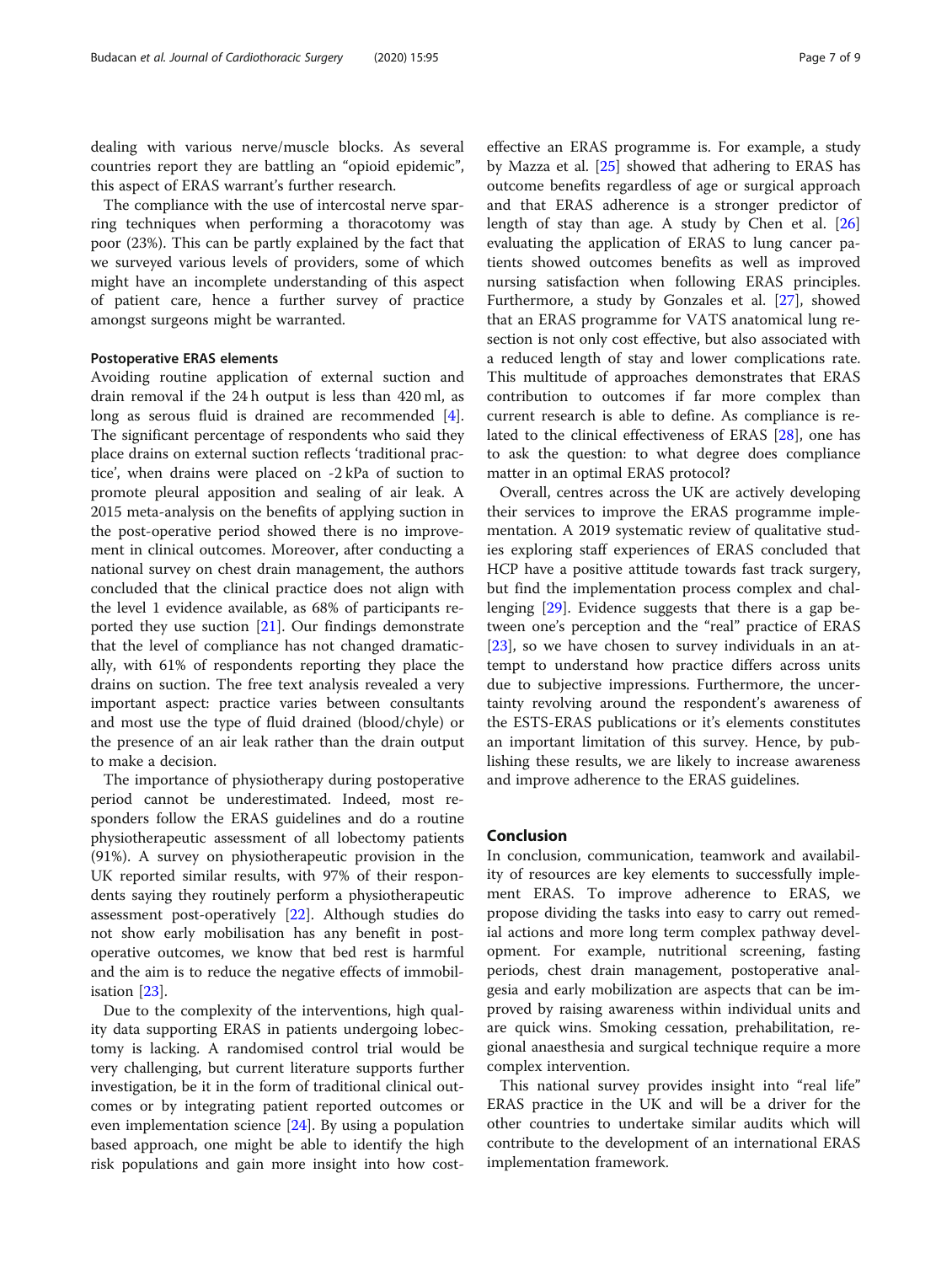# <span id="page-7-0"></span>Supplementary information

Supplementary information accompanies this paper at [https://doi.org/10.](https://doi.org/10.1186/s13019-020-01121-2) [1186/s13019-020-01121-2](https://doi.org/10.1186/s13019-020-01121-2).

Additional file 1. Clinical care in patients undergoing lobectomy- A survey of Enhanced Recovery practice questionnaire.

#### Abbreviations

ERAS: Enhanced Recovery After Surgery; UK: United Kingdom; ESTS: European Society for Thoracic Surgery; VATS: Video-Assisted Thoracoscopic Surgery; HCP: Healthcare professional; DVD: Digital Versatile Disc; NSAIDs: Non-Steroidal Anti-Inflammatory Drugs; VTE: Venous Thrombembolism; NHS: National Health System; TEA: Thoracic Epidural Anaesthesia; PVB: Paravertebral Block; kPa: Kilopascal; GP: General Practitioner; NMDA: N-Methyl-D-aspartate

#### Acknowledgements

We would like to thank members of the thoracic surgery multidisciplinary team (surgeons, nurses and physiotherapists) from the following centres for taking the time to complete this survey: Barts Health NHS Trust, Basildon & Thurock University Hospital, Blackpool Victoria Hospital, Golden Jubilee National Hospital, Guys & St Thomas' Hospital, Harefield & Royal Brompton Hospital, Hull University Teaching Hospitals, Imperial College London, St James's University Hospital Leeds, Liverpool Heart & Chest Hospital, Freeman Hospital Newcastle, Norfolk and Norwich University Hospital, Nottingham City Hospital, John Radcliffe Hospital Oxford, Royal Papworth Hospital, Derriford Hospital Plymouth, Edinburgh Royal Infirmary, New Cross Hospital Wolverhampton, Northern General Hospital Sheffield, James Cook University Hospital Middlesbrough, University College Hospital London, Bristol Royal Infirmary, University Hospital Coventry and Warwick, Glenfield Hospital Leicester, Royal Stoke University Hospital, Wythenshawe Hospital Manchester, Southampton General Hospital, Heartlands Hospital Birmingham, Mater Misericordiae University Hospital Dublin, St James's Hospital Dublin, Royal Victoria Hospital Belfast, University Hospital Galway, Morriston Hospital Swansea, University Hospital of Wales.

#### Authors' contributions

AMB has recruited participants, collected and analysed data and contributed to writing the manuscript. RM designed the survey and recruited participants. AK recruited participants and provided advice during survey development. SK helped designing the survey and recruited participants. TJPB provided expert advice during survey development. BN analysed, interpreted the data and was a major contributor to the writing of the manuscript. All authors read and approved the final manuscript.

#### Funding

No funding to declare.

#### Availability of data and materials

The datasets used and/or analysed during the current study are available from the corresponding author on reasonable request.

#### Ethics approval and consent to participate

No ethical approval needed. Implied consent by agreeing to take part in the anonymous survey.

#### Consent for publication

Not applicable.

#### Competing interests

The authors declare that they have no competing interests.

#### Author details

<sup>1</sup>Department of Thoracic Surgery, Heartlands Hospital, Bordesley Green East, Birmingham B9 5SS, UK. <sup>2</sup>Department of Thoracic Surgery, University Hospitals Bristol NHS Foundation Trust, Upper Maudlin Street, Bristol BS2 8HW, UK. <sup>3</sup>Institute of Inflammation and Ageing, College of Medical and Dental Sciences, Centre for Translational Inflammation Research, University of Birmingham Laboratories, Queen Elizabeth Hospital Birmingham, Edgbaston, Birmingham B15 2TT, UK.

#### References

- 1. Kehlet H. Multimodal approach to control postoperative pathophysiology and rehabilitation. Br J Anaesth. 1997;78:606–17.
- 2. Ljungqvist O, Scott M, Fearon KC. Enhanced recovery after surgery a review. JAMA Surg. 2017;152:292–8.
- 3. Nicholson A, Lowe MC, Parker J, et al. Systematic review and meta-analysis of enhanced recovery programmes in surgical patients. Br J Surg. 2014;101: 172–88.
- 4. Batchelor TJP, Rasburn NJ, Abdelnour-Berchtold E, et al. Guidelines for enhanced recovery after lung surgery: recommendations of the enhanced recovery after surgery (ERAS®) society and the European Society of Thoracic Surgeons (ESTS). Eur J Cardiothorac Surg. 2019;55:91–115.
- 5. The Royal College of Physicians. Lung cancer clinical outcomes publication 2017. Lung Cancer Clin Outcomes Publ 2017. 2017; [https://scts.org/wp](https://scts.org/wp-content/uploads/2017/11/LCCOP-report-2017_FINAL_web-3.pdf)[content/uploads/2017/11/LCCOP-report-2017\\_FINAL\\_web-3.pdf.](https://scts.org/wp-content/uploads/2017/11/LCCOP-report-2017_FINAL_web-3.pdf)
- 6. Sutton E, Herbert G, Burden S, et al. Using the normalization process theory to qualitatively explore sense-making in implementation of the enhanced recovery after surgery programme: 'it's not rocket science. PLoS One. 2018;  $13:1-14$
- 7. The Society of Thoracic Surgeons. The patient guide to lung, heart and esophageal surgery. [https://ctsurgerypatients.org/before-during-and-after](https://ctsurgerypatients.org/before-during-and-after-surgery/before-lung-cancer-surgery#preparing-for-your-surgery)[surgery/before-lung-cancer-surgery#preparing-for-your-surgery](https://ctsurgerypatients.org/before-during-and-after-surgery/before-lung-cancer-surgery#preparing-for-your-surgery).
- 8. Gramlich LM, Sheppard CE, Wasylak T, et al. Implementation of enhanced recovery after surgery: a strategy to transform surgical care across a health system. Implement Sci. 2017;12:1–17.
- 9. NHS Research Ethics Committee, <http://www.hra-decisiontools.org.uk/ethics/> (Accessed 21 Apr 2020).
- 10. Artino AR, Rochelle JSLA, Dezee KJ, et al. Developing questionnaires for educational research : AMEE Guide No . 87; 2014. p. 463–74.
- 11. Martin D, Roulin D, Grass F, et al. A multicentre qualitative study assessing implementation of an enhanced recovery after surgery program. Clin Nutr. 2018;37:2172–7.
- 12. Oswald N, Hardman J, Kerr A, et al. Patients want more information after surgery: a prospective audit of satisfaction with perioperative information in lung cancer surgery. J Cardiothorac Surg. 2018;13:1–5.
- 13. Powell R, Bruce J, Johnston M, et al. Psychological preparation and postoperative outcomes for adults undergoing surgery under general anaesthesia. Cochrane Database Syst Rev. 2010. [https://doi.org/10.1002/](https://doi.org/10.1002/14651858.cd008646) [14651858.cd008646.](https://doi.org/10.1002/14651858.cd008646)
- 14. Agostini P, Cieslik H, Rathinam S, et al. Postoperative pulmonary complications following thoracic surgery: are there any modifiable risk factors? Thorax. 2010;65:815–8.
- 15. Marino KA, Little MA, Bursac Z, et al. Operating on patients who smoke: a survey of thoracic surgeons in the United States. Ann Thorac Surg. 2016;102: 911–6.
- 16. Mahendran K, Naidu B. The key questions in rehabilitation in thoracic surgery. J Thorac Dis. 2018;10:S924–30.
- 17. Keller DS, Delaney CP, Senagore AJ, et al. Uptake of enhanced recovery practices by SAGES members: a survey. Surg Endosc Other Interv Tech. 2017;31:3519–26.
- 18. Powell ES, Cook D, Pearce AC, et al. A prospective, multicentre, observational cohort study of analgesia and outcome after pneumonectomy. Br J Anaesth. 2011;106:364–70.
- 19. Wadhwa A, Kandadai SK, Tongpresert S, et al. Ultrasound guidance for deep peripheral nerve blocks: A brief review. Anesthesiol Res Pract. 2011. Epub ahead of print 2011. <https://doi.org/10.1155/2011/262070>.
- 20. Chakravarthy M. Regional analgesia in cardiothoracic surgery: a changing paradigm toward opioid-free anesthesia? Ann Card Anaesth. 2018;21:225–7.
- 21. Lang P, Manickavasagar M, Burdett C, et al. Suction on chest drains following lung resection: evidence and practice are not aligned. Eur J Cardio-thoracic Surg. 2016;49:611–6.
- 22. Agostini P, Reeve J, Dromard S, et al. A survey of physiotherapeutic provision for patients undergoing thoracic surgery in the UK. Physiother (United Kingdom). 2013;99:56–62.
- 23. Baack Kukreja JE, Messing EM, Shah JB. Are we doing 'better'? The discrepancy between perception and practice of enhanced recovery after cystectomy principles among urologic oncologists. Urol Oncol Semin Orig Investig. 2016;34:120.e17–21.